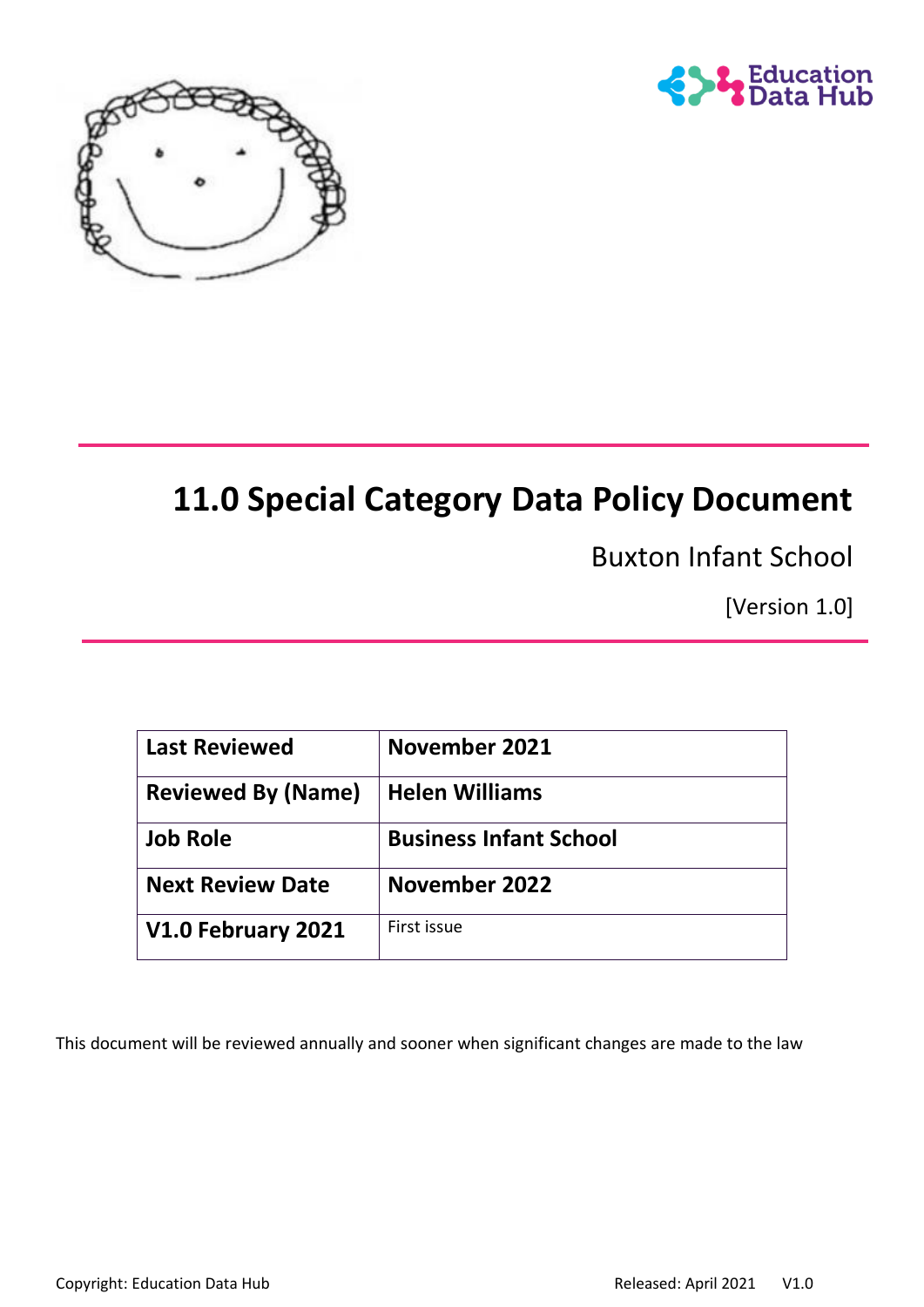# **Contents**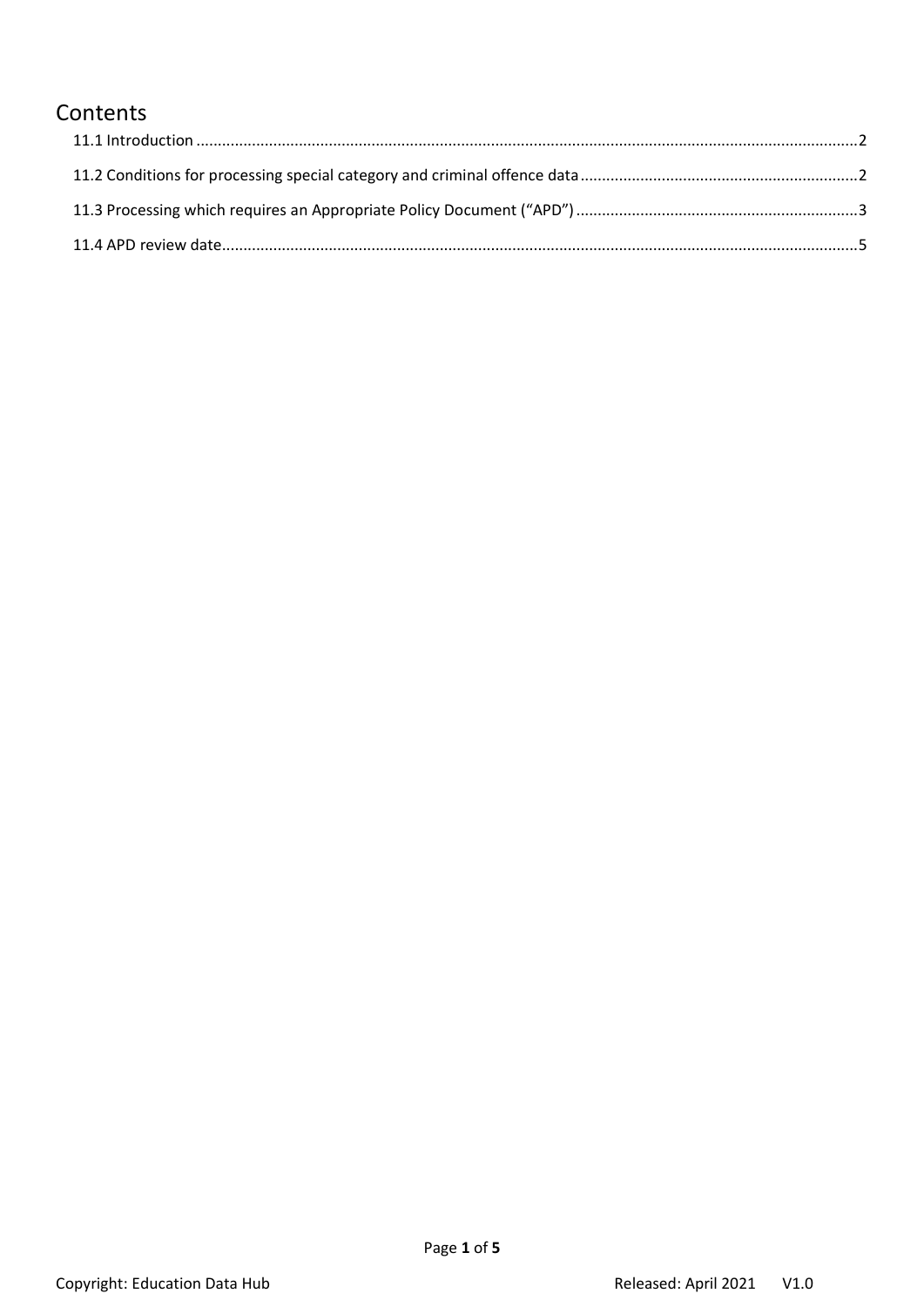# <span id="page-2-0"></span>11.1 Introduction

As part of the School's statutory and corporate functions, we process special category data and criminal offence data in accordance with the requirements of Article 9 and 10 of the General Data Protection Regulation ('GDPR') and Schedule 1 of the Data Protection Act 2018 ('DPA 2018').

Special category data is defined at Article 9 GDPR as personal data revealing:

- Racial or ethnic origin
- Political opinions
- Religious or philosophical beliefs
- Trade union membership
- Genetic data
- Biometric data (where used for identification purposes)
- Data concerning health, or
- Data concerning a natural person's sex life or sexual orientation.

In addition, we treat Pupil Premium/Free School Meal Status as if it is Special Category data as recommended by the Department of Education as we recognize that data subjects expect this information to be particularly private.

Article 10 GDPR covers processing in relation to criminal convictions and offences. In addition, section 11(2) of the DPA 2018 specifically confirms that this includes personal data relating to the alleged commission of offences or proceedings for an offence committed or alleged to have been committed, including sentencing. This is collectively referred to as 'criminal offence data'.

Some of the Schedule 1 conditions for processing special category and criminal offence data require us to have an Appropriate Policy Document ('APD') in place, setting out and explaining our procedures for securing compliance with the principles in Article 5 and policies regarding the retention and erasure of such personal data.

This document explains our processing and satisfies the requirements of Schedule 1, Part 4 of the DPA 2018.

In addition, it provides some further information about our processing of special category and criminal offence data where a policy document isn't a specific requirement. The information supplements our privacy notices (which are available on our website).

# <span id="page-2-1"></span>11.2 Conditions for processing special category and criminal offence data

## 11.2.1. We process special categories of personal data under the following GDPR Articles:

Article  $9(2)(a)$  – the data subject has given explicit consent to the processing.

In circumstances where we seek consent, we make sure that the consent is unambiguous and for one or more specified purposes, is given by an affirmative action and is recorded as the condition for processing. Examples of our processing include pupil and staff dietary requirements or consent for pupil pastoral support.

Article  $9(2)(b)$  – processing is necessary in the field of employment law.

An example of this processing includes staff sickness absences.

• Article 9(2)(c) - processing is necessary to protect the vital interests of the data subject or of another natural person.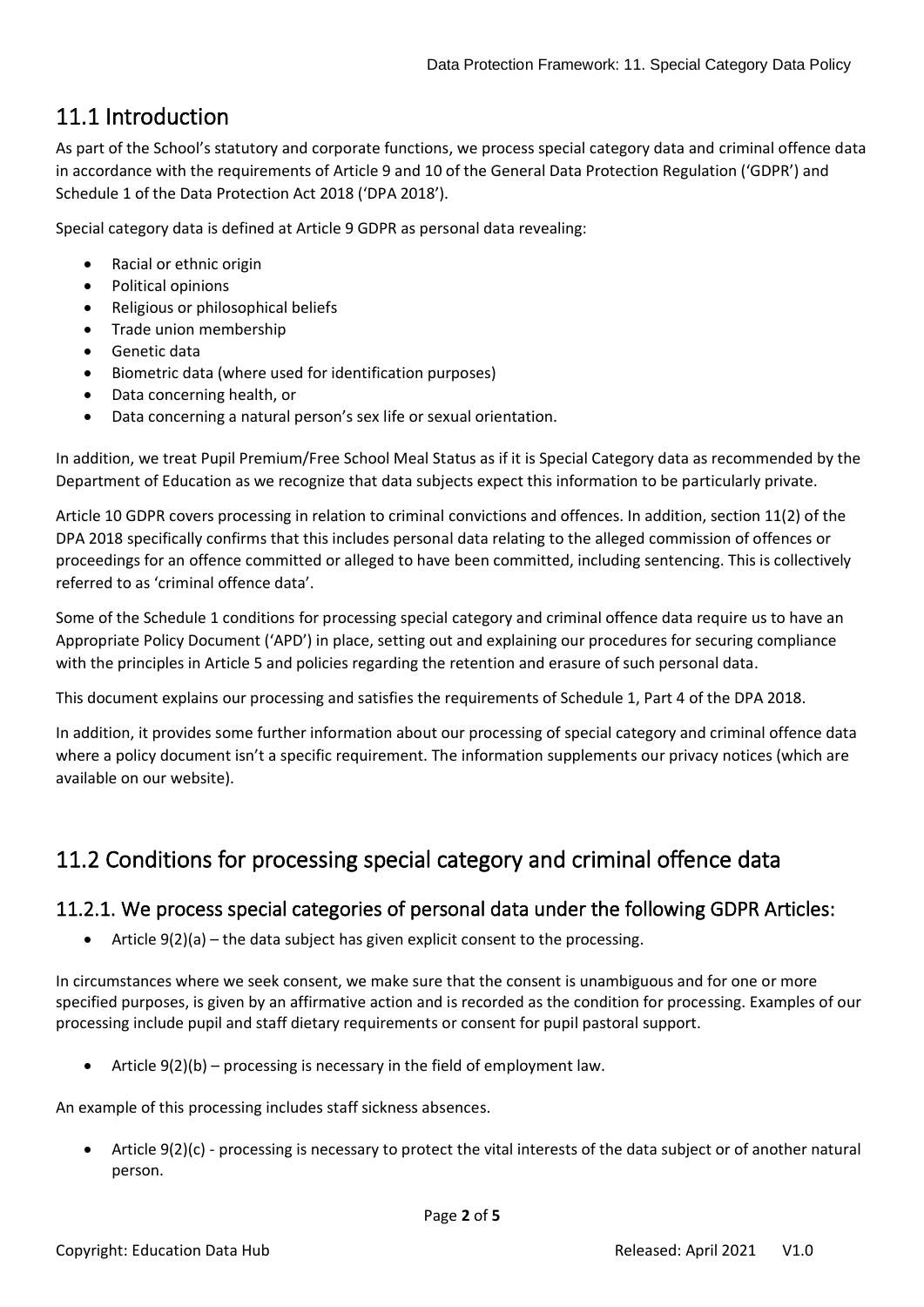An example of this would be using health information about a member of staff in a medical emergency.

Article  $9(2)(f)$  – for the establishment, exercise or defence of legal claims.

Examples of our processing include processing relating to any employment tribunal or other litigation.

Article  $9(2)(g)$  - reasons of substantial public interest.

The school is a public authority. Our role includes the education and safeguarding of pupils. Our processing of personal data in this context is necessary for the carrying out of our role. An example of our processing includes processing pupil health information in order to ensure pupils receive appropriate education taking into account any additional health needs they have.

• Article 9(2)(h)- necessary to assess the working capacity of the employee.

An example of this would be the provision of occupational health services to our employees.

Article  $9(2)(j)$  – for archiving purposes in the public interest.

.

An example of this is that we maintain a school archive of photos and significant school events for historical purposes.

### 11.2.2 We process criminal offence data under Article 10 of the GDPR.

Examples of our processing of criminal offence data include pre-employment checks and declarations by an employee in line with contractual obligations or being informed about a parent's criminal convictions where that may affect the safeguarding or wellbeing of relevant pupils.

# <span id="page-3-0"></span>11.3 Processing which requires an Appropriate Policy Document ("APD")

Almost all of the substantial public interest conditions in Schedule 1 Part 2 of the Data Protection Act 2018, plus the condition for processing employment, social security and social protection data, require an APD (see Schedule 1 paragraphs  $1(1)(b)$  and  $5(1)$ ).

This document is the APD for the school. It demonstrates that the processing of special category and criminal offence data based on these specific Schedule 1 conditions is compliant with the requirements of the GDPR Article 5 principles. It also outlines our retention policies with respect to this data.

### 11.3.1 Description of data processed

We process the special category data about our pupils that is necessary to fulfil our obligations as a school. This includes information about their health and wellbeing status and ethnicity. Further information about this processing can be found in our pupil and parent privacy notice.

We process the special category data about our employees, governors and volunteers that is necessary to fulfil our obligations as an employer. This includes information about their health and wellbeing, ethnicity, sexual orientation and their membership of any trade union. Further information about this processing can be found in our workforce privacy notice.

We also maintain a record of our processing activities in accordance with Article 30 of the GDPR.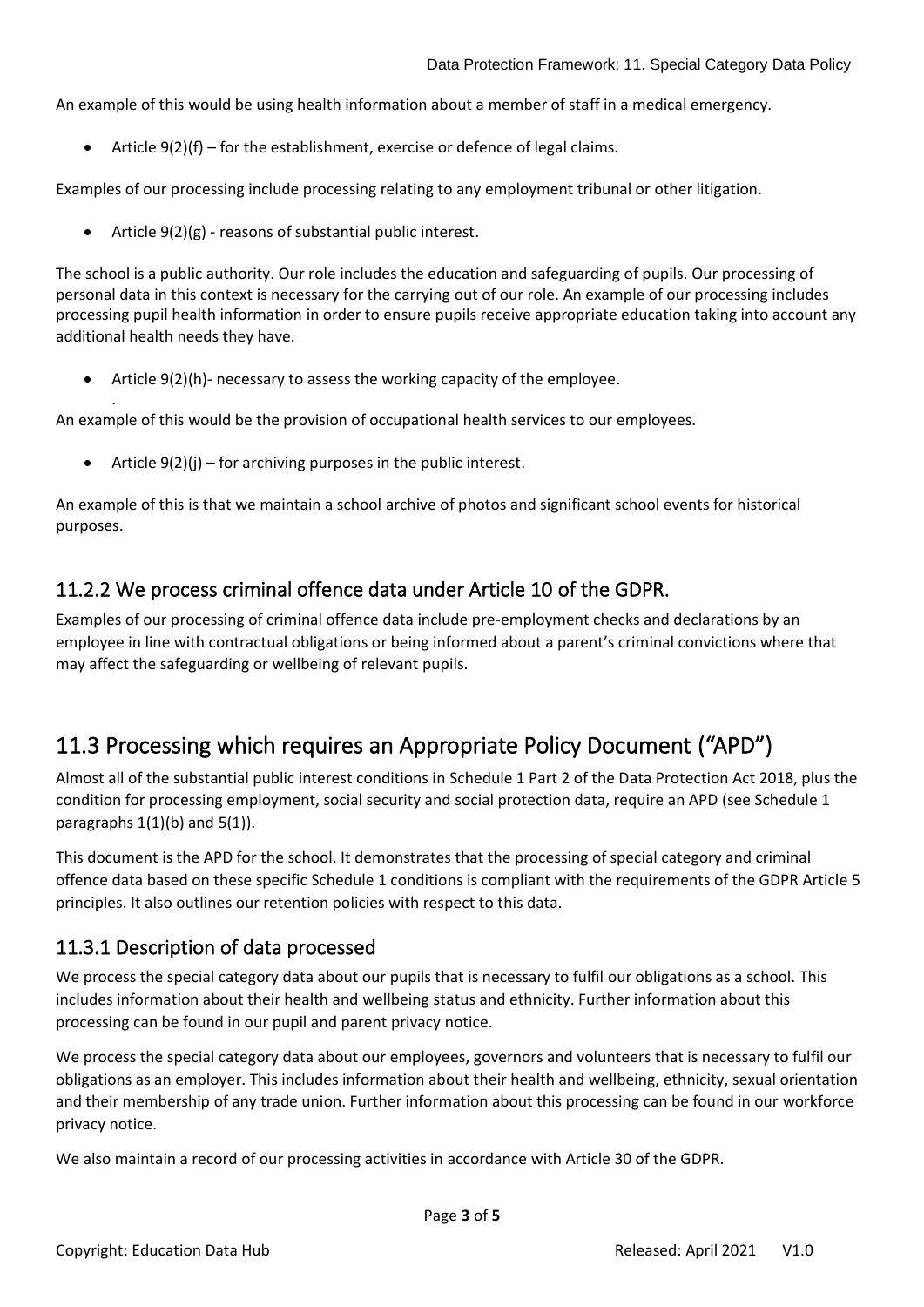# 11.3.2 Schedule 1 conditions for processing

We process Special Category data for the following purposes in Part 1 of Schedule 1:

- Paragraph 1 employment, social security and social protection
- Paragraph 2 health or social care purposes
- Paragraph 3 public health
- Paragraph 4 archiving purposes in the public interest.

Part 2 of Schedule 1:

- Paragraph 6 statutory purposes
- Paragraph 8 equality of opportunity or treatment
- Paragraph 10 preventing or detecting unlawful acts
- Paragraph 12 regulatory requirements relating to unlawful acts
- Paragraph 17 counselling
- Paragraph 18 safeguarding of children and of individuals at risk.

We process criminal offence data for the following purposes in parts 1 and 2 of Schedule 1:

- Paragraph 1 employment, social security and social protection
- Paragraph 6 statutory purposes
- Paragraph 18 safeguarding of children and individuals at risk.

### 11.3.3 Procedures for ensuring compliance with the principles

#### **Accountability principle**

We have put in place appropriate technical and organisational measures to meet the requirements of accountability. These include:

- The appointment of a data protection officer who reports directly to our highest management level.
- Taking a 'data protection by design and default' approach to our activities.
- Maintaining documentation of our processing activities.
- Adopting and implementing data protection policies and ensuring we have written contracts in place with our data processors.
- Implementing appropriate security measures in relation to the personal data we process.
- Carrying out data protection impact assessments for our high risk processing.

We regularly review our accountability measures and update or amend them when required.

#### **Principle (a): lawfulness, fairness and transparency**

Processing personal data must be lawful, fair and transparent. It is only lawful if and to the extent it is based on law and either the data subject has given their consent for the processing, or the processing meets at least one of the conditions in Schedule 1.

We provide clear and transparent information about why we process personal data including our lawful basis for processing in our privacy notices, in our Data Protection Policy and this policy document.

Our processing for purposes of substantial public interest is necessary for the exercise of the functions conferred on the school by the legislation referred to in our main Data Protection Policy document.

Our processing for the purposes of employment relates to our obligations as an employer.

Page **4** of **5**